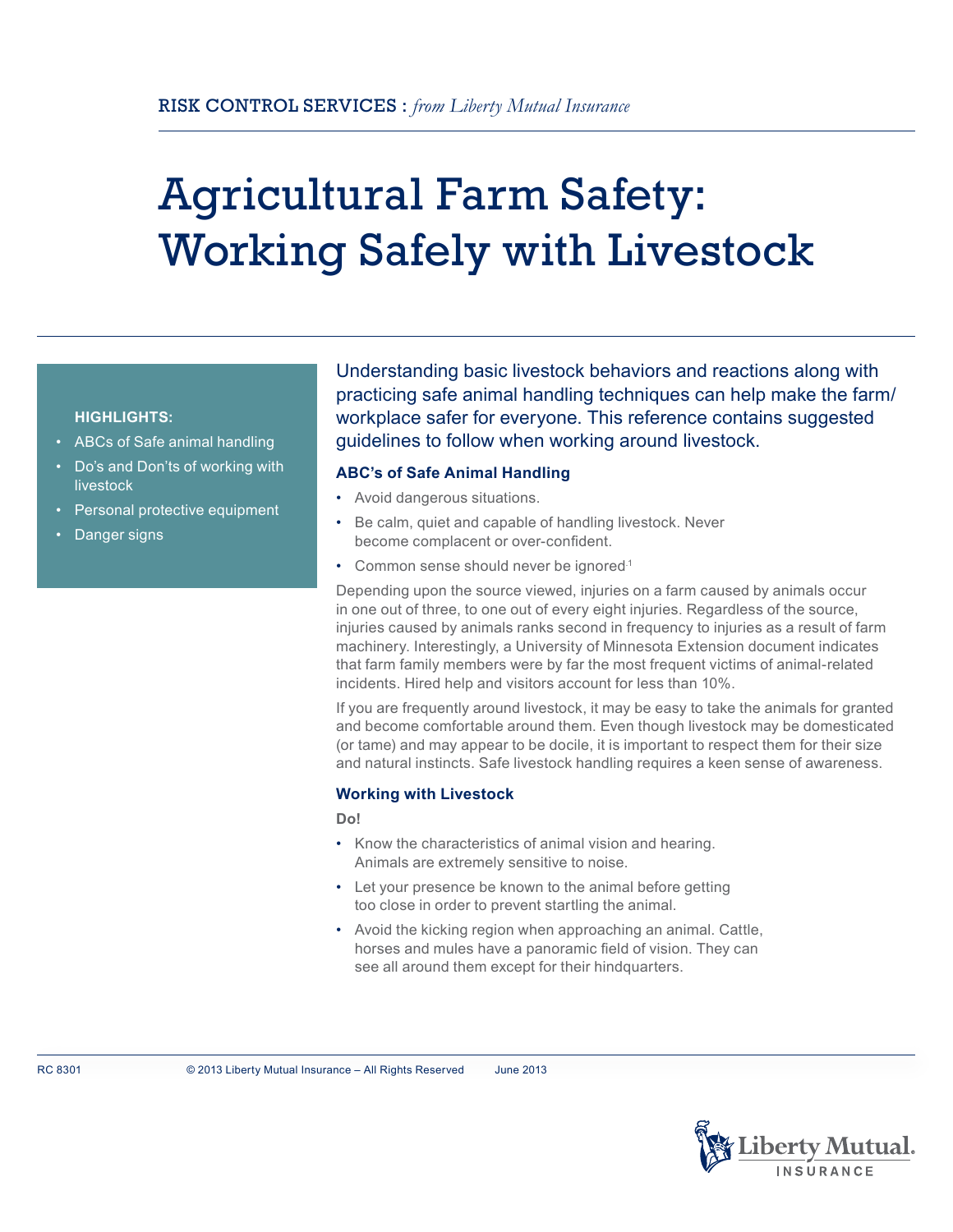- • Touch the animal gently. In addition to unique vision characteristics, sensitivity to noise and a strong territorial instinct, animals have physical and mental sensations similar to those of humans that can cause them to react fiercely to handlers.
- • Know the danger signs in livestock behavior. See below for more information.
- • Maintain good housekeeping and even lighting throughout facilities where animals are being held. **Do not!**
- • Expose animals to loud noises.
- Make any quick or sudden movements around the animals.
- • Expose animals to cluttered alleyways and walking surfaces.
- • Enter a small enclosed area with an animal unless there is a man-gate or other means of egress.

## **Personal Protective Equipment (PPE)**

Personal protective equipment (PPE), such as leather steel-toed boots and leather gloves, are essential for protection while working around livestock. Other PPE should be selected based on the work situation. Dust masks can be used to reduce the exposure to dusts and other respiratory hazards. Gloves, goggles and/or a facemask should be worn when handling sick animals. Use your best judgment when selecting PPE for a task. Refer to the Material Safety Data Sheet (MSDS) when handling chemicals, drugs or supplements.

### **Facilities and Equipment**

Facilities can play a major role in preventing incidents. Handling operations should be performed in solid, well-built structures/facilities. Holding pens should have a man-gate to ensure the worker has an exit route if necessary. Keep livestock areas free of hazards, such as improperly designed chutes and lanes, sharp protrusions, and a lack of escape for human occupants.

Other facilities tips include:

- Design facilities to allow easy egress from animal enclosures.
- • Alleys and loading chutes should be narrow and not allow the animal to turn around.
- • Alleys and chutes should be free from obstacles that may harm the animals or workers.
- • Fixed chutes should allow the worker to access the animal without having to reach into the chute.
- Use animal restraining equipment consistently and properly. Inspect the equipment regularly for excessive wear and breakage, and make sure the equipment is in good working condition.
- • Use anti-kick and back-up bars whenever possible to prevent kicks and sudden movements.
- Post "LIVESTOCK PRESENT" warnings signs in designated areas to warn visitors.
- • Keep untrained/unqualified persons out of pen areas, as animal behavior can be unpredictable.

### **Animal Instincts and Reactions**

Livestock have various instinctive behaviors. Knowledge is the key to safe livestock handling. Some instinctive animal behaviors to be aware of are noted below.

- • Livestock with their offspring exhibit deep maternal instincts. Protection of the young offspring can make them extremely difficult to handle and very defensive. DO NOT get in between a mother and her young. If possible, allow the young to stay close to the adult.
- Animals have a strong territorial instinct. They can develop a strong connection or attachment to certain areas like pastures, buildings, water troughs, worn paths, etc. Removing them from these places can cause the animal to act unpredictably.
- Animals have a herd instinct. If an animal is removed from its original herd, it will attempt to rejoin the herd.
- • Animals can exhibit herd hierarchy, which means the animal may try to assert its dominance over a handler or other animals. Male livestock can be naturally aggressive. They may become especially aggressive around breeding females.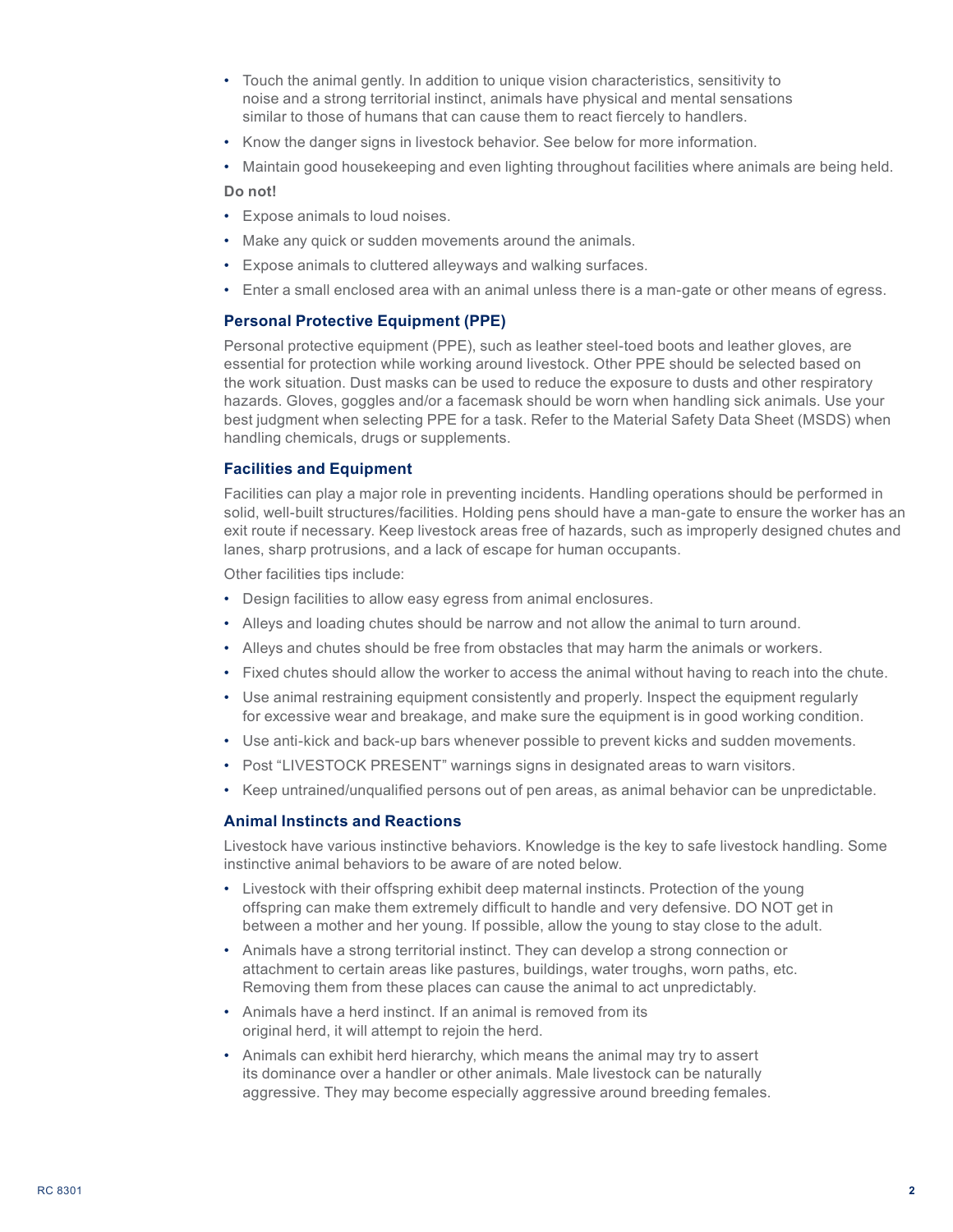- • Animals may have reactions to sudden movements and noises beyond human hearing. Avoid using moving or flapping objects as these can cause the animals to balk or run wildly.
- Sudden or loud noises can frighten animals or cause panic.
- If threatened, the animal may kick from its hind quarters.

#### **Livestock Sensory Issues**

In general animals have:

- • Bad depth perception
- • Color-blindness
- Panoramic vision with the ability to see everything around them except their hind quarters
- Sensitivity to contrasts in light and fast movements
- Extremely sensitive hearing

#### **Lighting**

Lighting in the handling facility should be evenly diffused. To minimize the effects of their sensory issues, one color used throughout the facility can eliminate bright spots, glare and shadows. Animals will move more easily from dim areas to lit areas as long as the light does not hit them directly in the eyes. Lighting on ramps helps animals to move in the direction that is desired.

## **Danger Signs**

Danger signs exhibited by livestock include:

- • Raised or flattened ears
- Raised or rapidly lashing tail
- • Raised hair on the back
- • Bared teeth
- Rolling eyes
- Making unusual or distressed cries
- • Climbing on other animals to escape
- • Snorting, tossing the head, pawing the ground
- • Stiff-legged gait or posture
- • History of previous aggression

### **Maintaining Health and Hygiene for Livestock**

Maintaining proper ventilation and sanitation in confined areas is very important to both worker and herd health. Doing so will likely minimize exposures to toxic substances and reduce the risk of a respiratory or digestive problem such as farmer's lung or organic toxic dust syndrome.

It is important to be extremely careful when administering vaccinations. All needles and antibiotics should be covered and stored in a safe place. Refer to the MSDS when applicable.

Good hygiene practices help limit the exposure to human-transmission of diseases. Wear rubber gloves while working with sick animals and always thoroughly wash your hands and face after handling animals.

### **Summary**

Understanding basic livestock behaviors and reactions along with practicing safe animal handling techniques can make the farm/workplace safer for everyone. Most animal-related incidents are the result of poor animal handling, so plan ahead and behave methodically to understand and anticipate animal behaviors and to reduce the likelihood of injury to workers and animals.